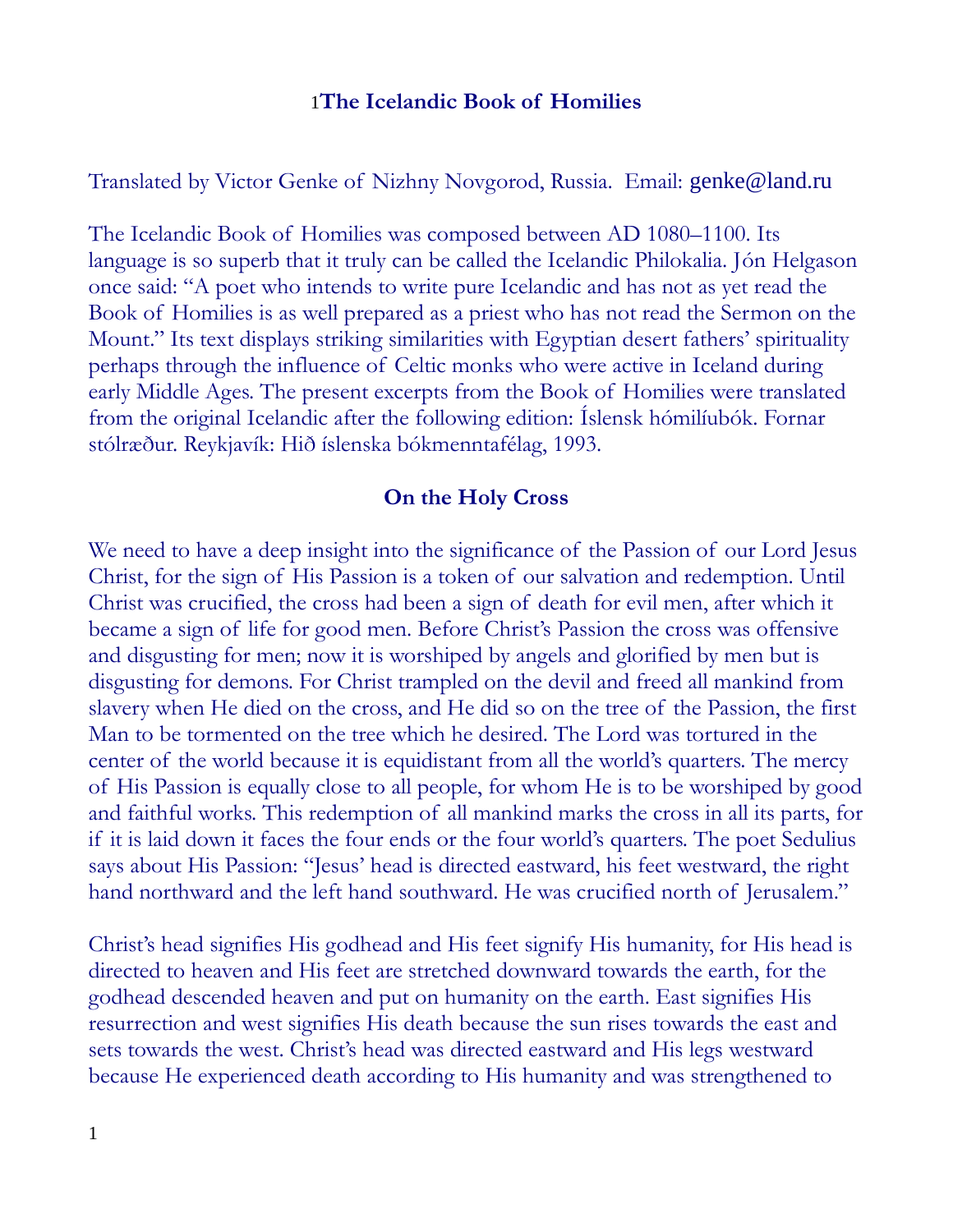resurrection according to His godhead. His left hand was stretched southward and His right hand northward because the people of Jerusalem and the Jews became left hand people, that is, outcasts, on account of their unbelief. After His Passion He chose for Himself right hand people from heathens of the north.

And when the cross is raised up it partly stands firm in the earth and partly in the air because Christ united heavenly and earthly things, and He reconciled with Himself earthly men and His Angels. On the cross He stretched out His both hands because He offers the embrace of His mercies to all whom He loves. He stretched out His right hand because He released all His friends from hell and carried them along with Him to eternal glories. He stretched out His left hand because He calls many unworthy men to His mercies and cleanses them through repentance. The edge of the cross, which was above the Lord's head, signifies the hope of our ascending to heaven and obtaining a reward for all the good we do. The arms of the cross signify love between God and men.

The upper edge of the cross also signifies God's love, and the arms of the cross signify love towards neighbors, both friends and enemies.

The feet are the end of the body. Hence the significance of that edge of the cross where His feet were nailed is steadfastness in good works until the very end of life. The part that was below His feet signifies humility. For as our mind should rise to God's reward, so it should humiliate itself before men. And the part which was in the earth and invisible to sight, though it upheld all the heaviness of the cross, signifies the unseen might and hidden things. Since it upheld the whole cross and was hidden from sight in the earth, so also the unseen might of God rules all the visible things.

But if we interpret the symbolism of the cross by word of mouth, how it will assist us should we neglect it in practice? In the Gospel the Lord speaks accordingly, "Anyone who does not take his cross and follow in my footsteps is not worthy of Me." Only that man takes his cross and follows Christ who practices asceticism as the holy men had done. We can bear the cross of the Lord by two ways: on our body and in our soul. We bear the sign of God's passion on our body if we exhaust our flesh in asceticism and chastise ourselves for sins as the Apostle Paul did: "I chastise my body and bring it under control," he said, "to avoid any risk that, having acted as a herald for others, I myself may be disqualified."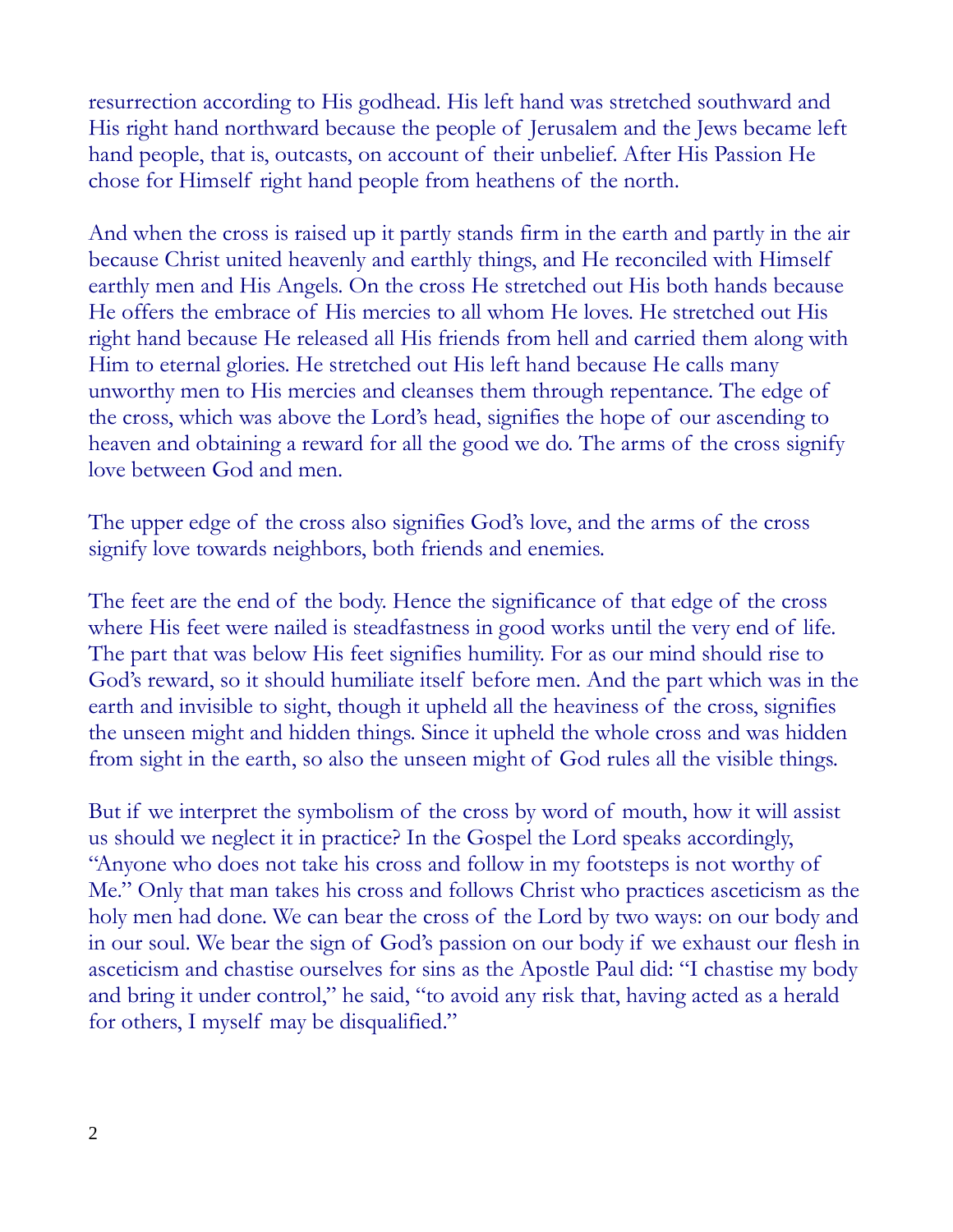We bear the cross in our soul if our heart grieves about others' misfortunes or sins as Paul did: "If anyone is weak, I too am weak," he said, "and when anyone is made to fall, I too burn in agony." "Let him renounce himself," said the Lord, "and take up his cross and follow Me." That man does not take his cross and does not follow Christ who exhausts his flesh in asceticism but seeks human praise instead of God's love or indulges those sinners who think that sin deserves rather encouragement than punishment.

That man takes Christ's cross and follows Him who for His sake chastises his own body and for His love is merciful towards his neighbors. He always hates their sin but loves the sinners and establishes them on the right path as diligently as he can.

The cross of our Lord is holier than any sacred object because it consecrates any Baptism or any Eucharist assisted by the gift of the Holy Spirit. We cannot hallow anything without the cross, for nobody can come to the heavenly kingdom without Christ's Passion. When we make the sign of the cross over ourselves or over something we want to be hallowed by the cross, we should remember by what it is sanctified, what it signifies and what it can do. Before the Lord's cross demons escape, hell is frightened, death departs, sins are avoided, enemies are disgraced, peace is strengthened, love and all the good things blossom. The holy cross is a sign of God's victory, a sign of men's redemption and a sign of Angels' joy. God hallows it, Angels worship it, men bow before it, all creature glorify it. The holy cross is a shield of help in any danger, aid in happy things, comfort in grief, moderation in merriment, protection in danger, healing in sickness, release from bondage and improvement of sins, victory in battles and strengthening in any temptation, support for the poor and guidance for the rich, peace for the good and fear of evil. By the mercy of Him who on the cross set free from death all mankind, our Lord Jesus Christ, to whom be glory and honor with the Father, Son and Holy Spirit, forever and ever.

## **Prayer to Christ**

O Lord Jesus Christ, King of eternal glories, almighty Word of the Most High God, Power and Wisdom that beholds all things, I profess You, I worship You, I bow to You, the Redeemer of all mankind. You have taken pity on your world that miserably served death. You, being sinless and innocent, endured cruel suffering even to death which You bore on the holy cross to save sinful men and to have mercy on them. Now I want to thank You with all my heart for Your Passion and for all those torments that You endured to save me and to redeem all mankind. I beseech You, O